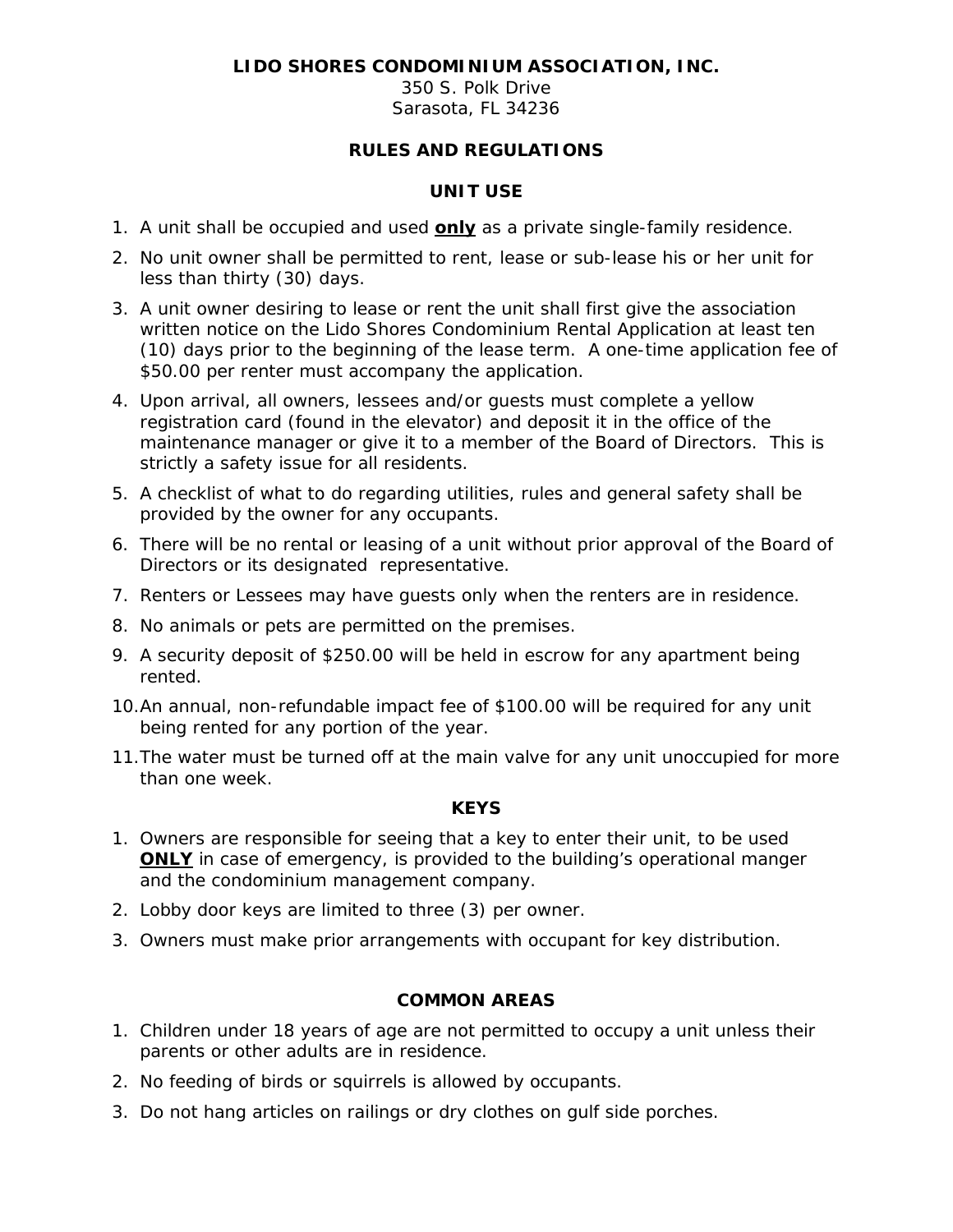4. No smoking is permitted in the common areas i.e. pool, lobby and recreational room.

#### **Lido Shores Rules & Regulations Page 2**

#### **ELEVATOR**

- 1. Do not hold the elevators on floors.
- 2. Playing in or around an elevator is not permitted.
- 3. Before moving furniture or heavy items, please request the maintenance manager to provide floor protection and elevator pads. Owners are accountable for removal of this protection at the end of the move or by 5:00 p.m. each day if the move takes more than one day.

# **LAUNDRY FACILITIES**

- 1. Do not leave laundry in washer or dryer beyond the finish time. Setting a timer in your unit is often a helpful reminder.
- 2. Do not add laundry detergent directly into the machine. It must be added through the dispenser. Measure detergent to avoid suds backup.
- 3. Do not use clothing dye in laundry machines.
- 4. Storage of any kind is not permitted in the laundry room.
- 5. When using washer: Cost per load \$1.50, or as authorized or established by the Board from time to time. Only use the liquid detergent provided. Never use powered detergent. To prevent damage to washer, only H-E (High Efficiency) detergents may be used. Leave door to washer open when finished.
- 6. When using dryer: Cost per load \$1.25, or as authorized or established by the Board from time to time. Remove and clean the lint filter from dryer after each use. Close door to dryer when finished.
- 7. Please familiarize yourself with the laundry room instruction manual located on each floor.

#### **POOL**

- 1. When oils or sunscreen are used, they must be rinsed off at the shower after each application before entering the pool.
- 2. State statute requires showering before entering the pool.
- 3. Children under 12 must be supervised by an adult.
- 4. Children requiring diapers may enter the water only when wearing swim diapers.
- 5. Running, jumping or shouting in the pool area is not permitted.
- 6. Floats or toys are not permitted in the pool area, except for adult exercise noodles or water dumbbells.
- 7. Persons using the pool and pool area do so at their own risk.
- 8. State statutes do not permit glass food or beverage containers in the pool area.
- 9. All chairs should be returned to the proper order when no longer being used.
- 10. The nylon divider safety rope must be re-attached after using the pool. Failure to do so may result in a State Code Violation and fine.
- 11. There is no lifeguard on duty; swim at your own risk.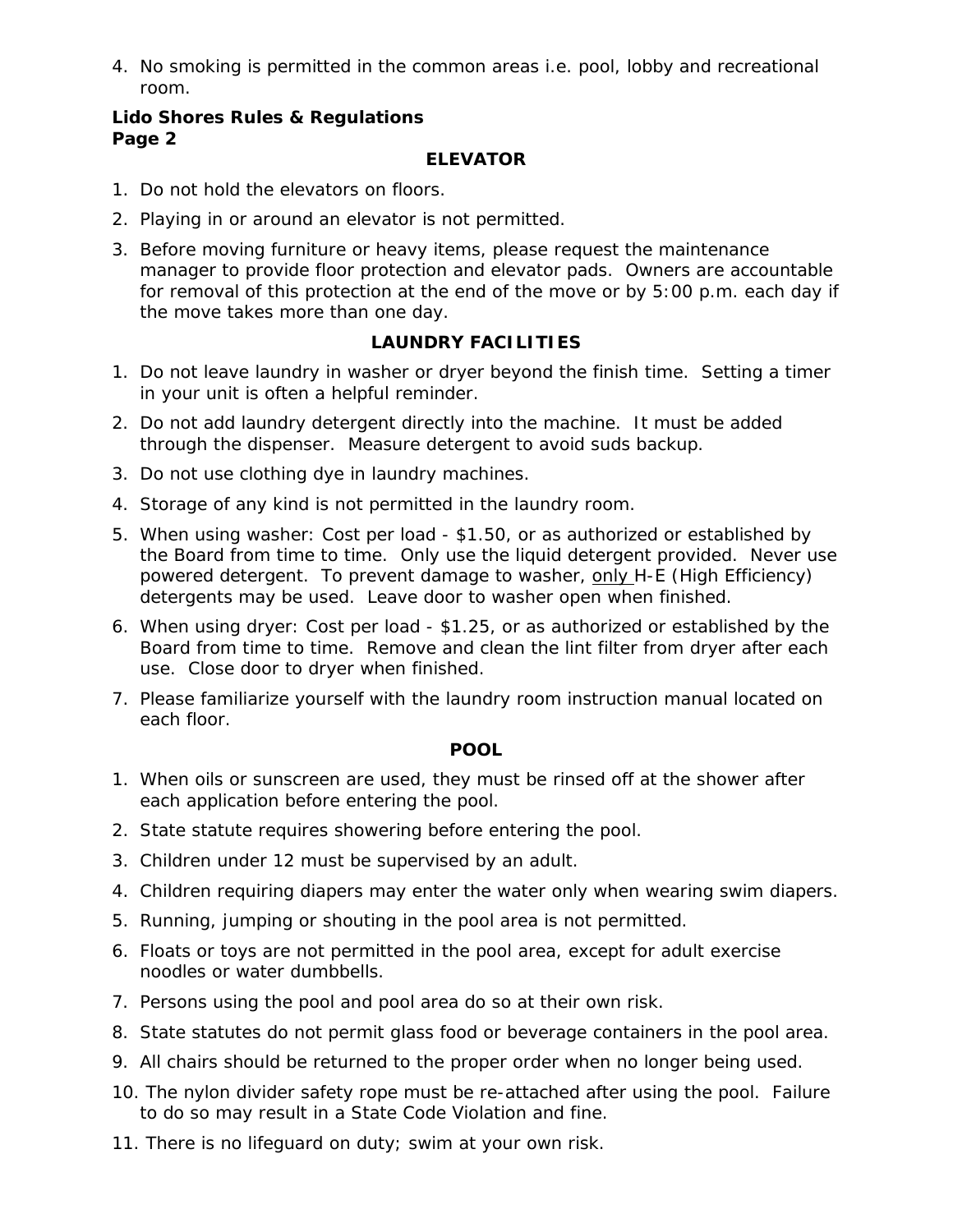#### **Lido Shores Rules & Regulations Page 3**

## **TRASH**

- 1. Owners, lessees and guests are obliged to deposit trash or garbage in the chute or Dumpster in tied bags or closed, sealed containers. Nothing loose down the chute.
- 2. Glass, plastic bottles and cans must be rinsed before placing in recycling containers in the storage room.
- 3. Contractor waste materials cannot be deposited in the garbage chute or Dumpster.
- 4. Make sure trash chute light is turned off after use and the trash chute door is closed.
- 5. Recycling is required by the city of Sarasota. The list of what can and cannot be recycled is posted at the collection containers.

# **PARKING**

- 1. Owners' vehicles should be parked in their assigned stalls. All others shall be parked in the parking area at the rear of the building.
- 2. Parking stalls may not be blocked by the parking of any vehicle.
- 3. No motorcycles, boats, trailers, RV's, jet skis, commercial vehicles with advertising or other recreational vehicles may be parked on the property.
- 4. The keys to any vehicle left in the parking area for an extended period shall be left with the building's operation manager.

#### **SAFETY**

- 1. The Fire Marshall prohibits the placing of rugs or any other items on the catwalk.
- 2. Only electric grills are permitted on any lanai, as any other grills are fire hazards.
- 3. The public halls, stairways and elevators are not to be used for play.
- 4. Each unit owner who is absent during hurricane season must prepare the unit prior to departure. All furniture must be removed from the balconies/lanais.
- 5. In case of strong storms or emergency originating in a unit, regardless if the owner or lessee is present at the time, the maintenance manager, along with a Board member or management company officer, shall have the right to enter such unit for the purpose of remedying or abating the cause of the emergency.
- 6. The maintenance manager is scheduled to check unoccupied units weekly; however, the unit owner is responsible for assuring the unit is free of problems. The Association will not be responsible for any problems if this inspection is not made. If there is any problem, the unit owner will be notified promptly.
- 7. Any damage to the building, recreational facilities, pool or other common area or equipment caused by an owner, his or her children, guests or lessee shall be repaired at the sole expense of the Unit owner.